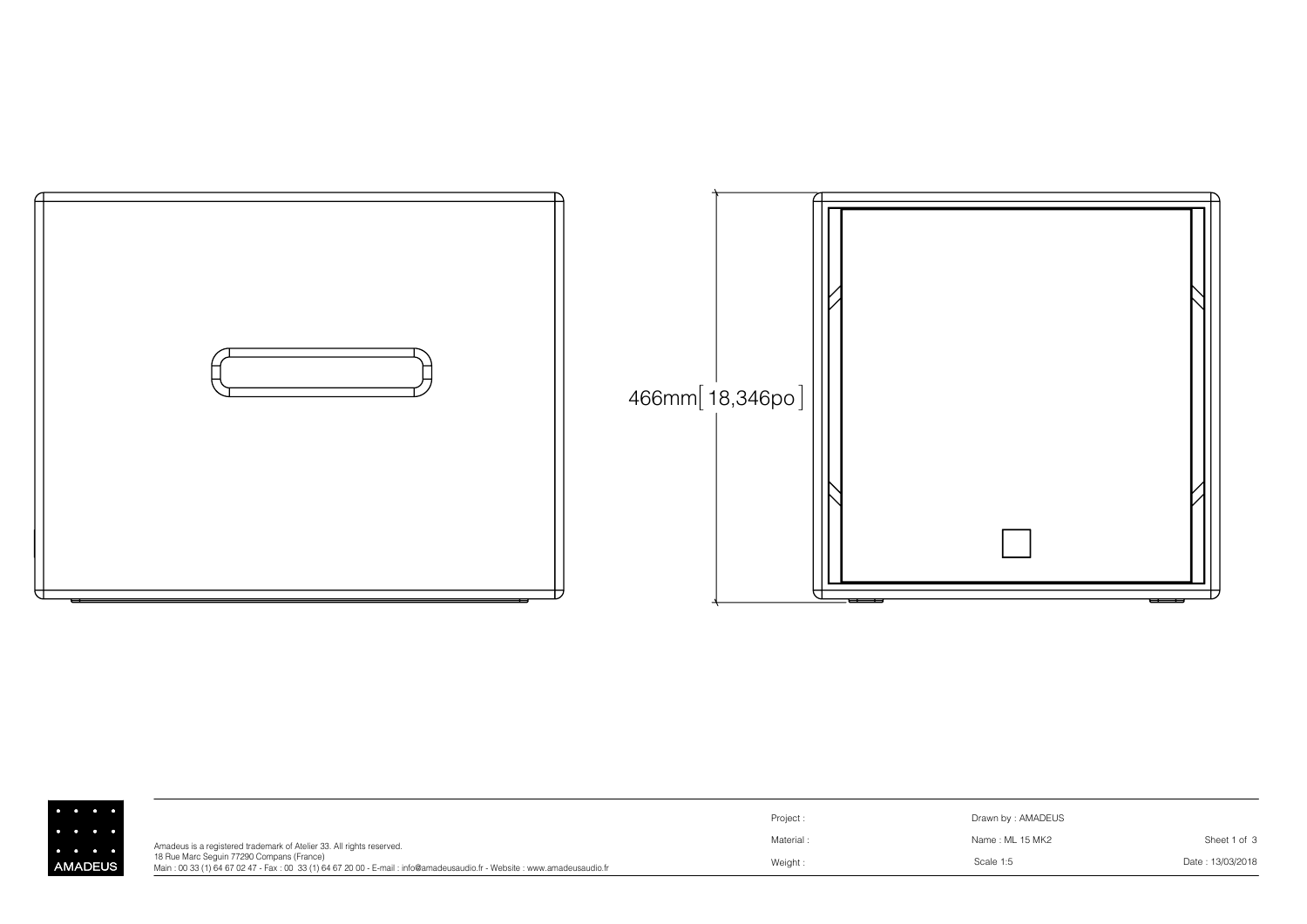

|              |                                                                                                                                                                                                                                              | Project: | Drawn by: AMADEUS |                  |
|--------------|----------------------------------------------------------------------------------------------------------------------------------------------------------------------------------------------------------------------------------------------|----------|-------------------|------------------|
|              | Amadeus is a registered trademark of Atelier 33. All rights reserved.<br>18 Rue Marc Seguin 77290 Compans (France)<br>Main: 00 33 (1) 64 67 02 47 - Fax: 00 33 (1) 64 67 20 00 - E-mail: info@amadeusaudio.fr - Website: www.amadeusaudio.fr | Material | Name : ML 15 MK2  | Sheet 2 of 3     |
| <b>ADEUS</b> |                                                                                                                                                                                                                                              | Weight:  | Scale 1:5         | Date: 13/03/2018 |

 $\ddot{\cdot}$ <br> $\ddot{\cdot}$ <br> $\ddot{\cdot}$ <br> $\ddot{\cdot}$